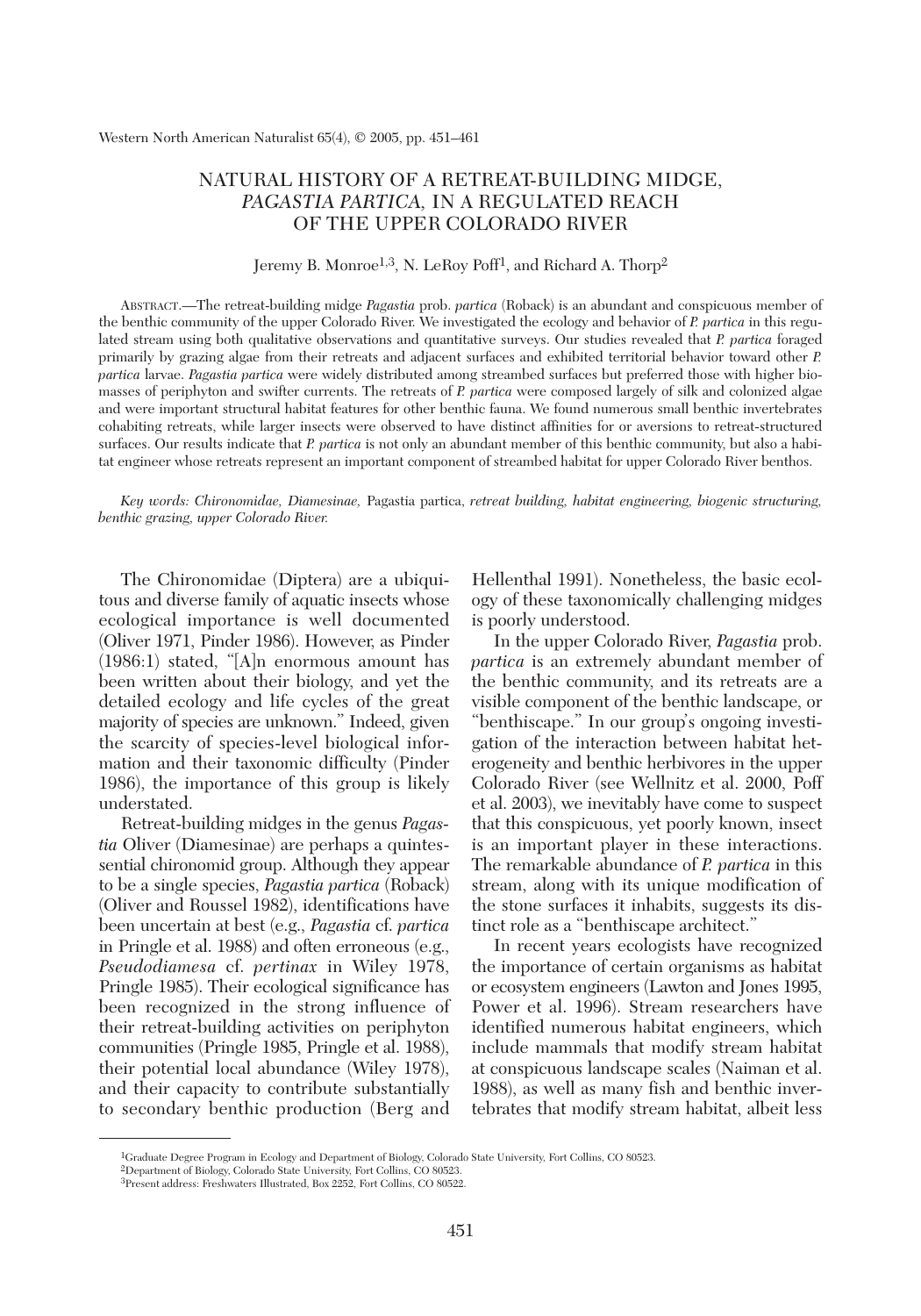visibly, at finer scales (e.g., Flecker 1997, Wotton et al. 1998, Statzner et al. 2000, Cardinale et al. 2004). Because of this, our suspicion led to the present exploration of *P. partica*'s ecology and behavior, as well as to other studies considering its influence on insect distributions (Monroe 2002) and insect movement (Olden et al. 2004).

Our objectives in this investigation were to (1) determine *P. partica*'s trophic status, (2) describe its microdistribution in relation to biotic and abiotic streambed habitat components, and (3) document retreat characteristics and patterns of larval behavior. We used both quantitative surveys and qualitative observations to investigate these aspects of *P. partica*'s behavior and ecology in the upper Colorado River.

## STUDY SITE

The studied reach of the upper Colorado River runs through an arid shrubland valley on the western slope of Colorado's Rocky Mountains at an elevation of 2420 m. This reach receives regulated streamflows (via Granby dam located ca. 7 km upstream), which are highly stable and much reduced from those prior to impoundment (see Monroe 2002). The stream channel exhibits plane-bed characteristics (Wohl 2000), with alternating run and riffle channel units (Fig. 1A). The streambed is dominated, in both runs and riffles, by large stones that sit above a less conspicuous sublayer of gravels (Fig. 1B). Throughout the year, but particularly from early fall to early summer, the surfaces of these smooth granitic stones typically support dense colonies of the blue-green alga, *Nostoc*. From fall to early summer, *Nostoc* colonies are frequently inhabited by *Cricotopus* midge larvae, which form them into distinct ear-shaped pads (see Brock 1960).

#### **METHODS**

#### **Observations**

Over the summer of 2001, we recorded qualitative observations of *P. partica*'s larval behavior and retreat characteristics. These observations included over 150 hours in the stream (using a viewing tube) and numerous hours in streamside culturing channels (see Olden et al. 2004). We were particularly interested in foraging, movement, and retreat-related behavior, but we opportunistically recorded any noteworthy behaviors. These observations spanned nearly the duration of the summer cohort's larval stage, excluding only very early (and unobservable) instars. Observational methods are suitable for mid- to late-instar *P. partica* because they are large relative to most chironomids (maximum length ca. 12 mm).

## Trophic Relationships

We dissected 45 larvae (sampled in the August retreat survey, below) and homogenized and mounted their gut contents on individual slides using Taft's solution. We completely scanned each slide at 100X magnification, through repeated linear passes across a slide, and visually ranked the areal abundance of 5 diet categories, which were determined through preliminary inspections of the slides. Our diet categories, which classified nearly all the observed material, were blue-green algae, diatoms, filamentous algae, detritus, and scleritized chironomid remains.

### Habitat Relationships

We conducted a survey in July 2001 to explore habitat relationships of *P. partica* across 2 spatial scales. The spatial scales considered included the stone (i.e., stream stones) and surface (i.e., microhabitats within stream stones) scales (see Monroe 2002 for detailed description). We considered several habitat components across these 2 scales. At the stone scale, we measured the length of the intermediate, or beta, axis of stream stones to estimate their size. To characterize habitat at the surface scale, we measured depth, near-bed current velocity, and periphytic biomass. We separated periphyton into a coarse fraction, which contained elements such as *Nostoc* colonies and *P. partica* retreats, and a fine fraction that contained nonstructural periphytic components. Using this framework, we determined how well these abiotic and biotic variables explained *P. partica*'s surface-scale density and identified the primary habitat components (and associated scales) explaining the spatial distribution of *P. partica.*

We chose a representative riffle and run to sample streambed habitat, randomly selecting a transect across each. A total of 47 points were systematically located along transects every 0.5 m; all points falling on stones with beta axes greater than 6 cm were marked with lumber chalk. At each point we measured depth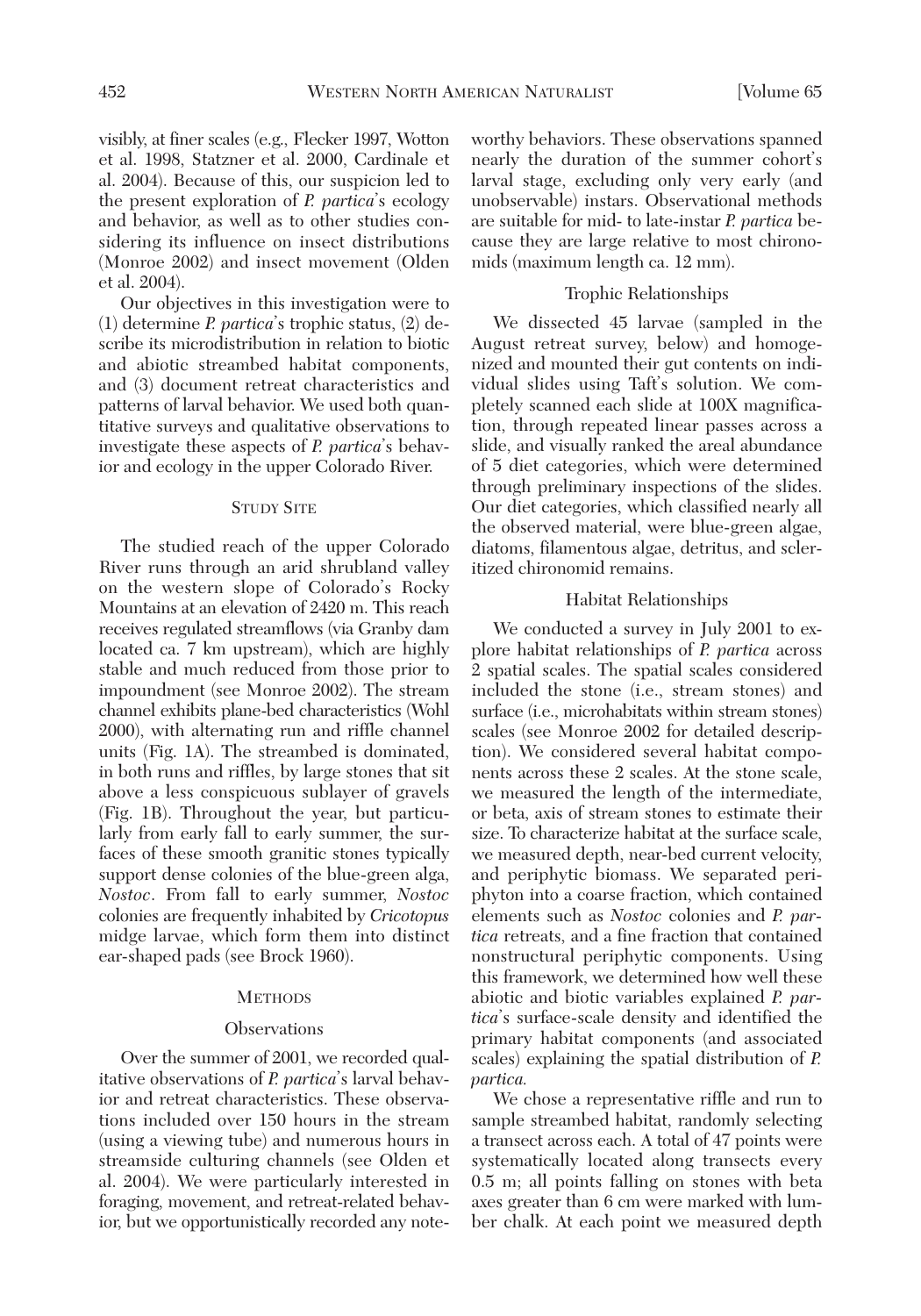

Fig. 1. A, The studied reach of the upper Colorado River; B, a large stone with numerous *P. partica* retreats; C, two early season retreats; D, a late-season retreat illustrating a silky lower layer and a filamentous algal overstory; E, a crawling larva advancing with the aid of a silk line; F, *P. partica* larva defending its retreat against another *P. partica* larva.

and near-bed current velocity, the latter using a Schiltknecht MiniWater 2 microprobe (probe  $diameter = 8 mm; temporal resolution = 1 s;$ measurement period  $= 7$  s).

We removed stones from the stream and placed a firm rubber plumbing gasket (inner diameter = 58 mm) around each point mark. All invertebrates and periphyton in the contained 26-cm2 area were removed with a nylon brush and pipette, and the sample was preserved in 10% formalin.

In the laboratory we observed samples under 10X magnification and identified and enumerated all visible invertebrates. To distinguish *P. partica* retreats and other structural periphytic components (e.g., *Nostoc* colonies) from more edible periphytic components (e.g., diatoms and green algae), we separated remaining periphyton into coarse and fine fractions by rinsing samples through a 250-µm sieve and processing them for ash-free dry mass using standard methods (APHA 1992).

We used multiple regression analysis to model *P. partica* density as a function of the suite of scaled habitat variables, which included the stone-scale predictor, beta-axis, and the surface-scale predictors, depth, current velocity, coarse periphyton biomass, and fine periphyton biomass. Where necessary, we transformed variables (log or square root) to meet assumptions of normality and homoscedasticity.

## Retreats, Their Spacing, and Associated Taxa

We conducted a survey in August 2001 to characterize the architecture, size, and taxa associated with late-season retreats and to examine relationships among retreat spacing, retreat size, scaled habitat components (as in the habitat survey, above), and larval size. To locate retreats for investigation, we placed points (as above) every 0.5 m along 2 separate transects, 1 across a run and the other across a riffle. For each point falling on a stone, we located and marked the nearest retreat and measured the depth and surface current velocity (as in the habitat survey) immediately adjacent to it. We removed the stone from the stream and measured the length and width of the retreat, as well as the linear distance to the 3 nearest neighboring retreats. We then carefully removed the retreat and its occupants from the stone and preserved them in 10% formalin solution, visually inspected the underlying stone surface for textural features such as depressions or grooves, and measured the stone beta axis. In the laboratory, retreats were examined under 10X magnification, and the presence or absence of architectural features such as a silk tube and structural elements (e.g., *Nostoc* colonies, pupal cases) was noted. We identified and enumerated all macroinvertebrates associated with each retreat and measured the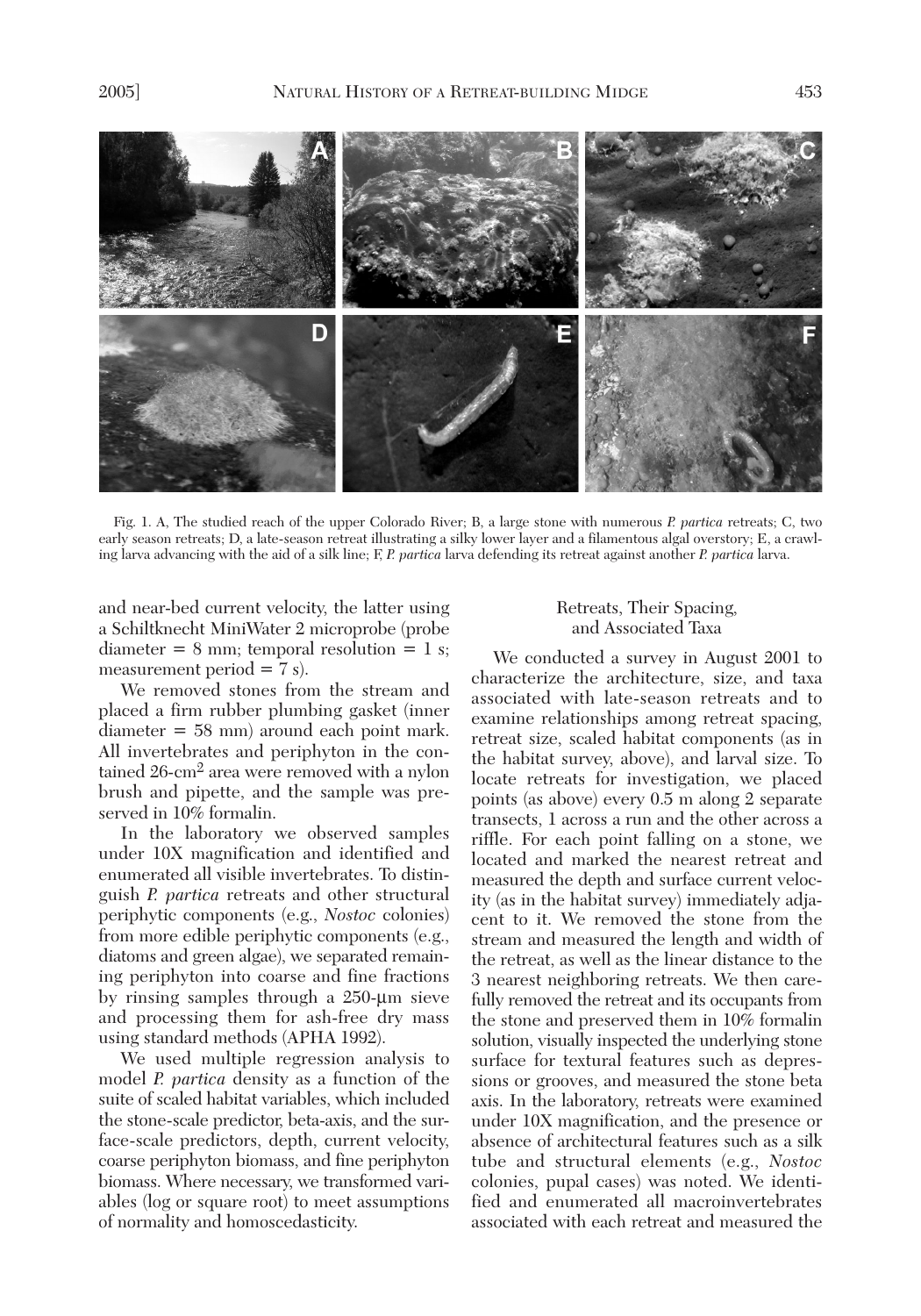length and head capsule width of the resident *P. partica* larva.

We used averages, ranges, and percent occurrence (by retreat) to characterize retreat characteristics and associated taxa. We also constructed a multiple regression model for mean neighbor distance (of the 3 nearest neighbors) that used the stone-scale predictor, stone-beta axis, and the abiotic surface-scale predictors, depth and current velocity. Where necessary, we log-transformed variables to meet assumptions of normality and homoscedasticity.

#### **RESULTS**

#### **Observations**

APPARENT LIFE HISTORY.—We observed very small *P. partica* larvae (ca. 2 mm) in both midfall and late spring, and large larvae in midspring and late summer. This pattern suggests bivoltinism in this species, which has been found elsewhere (Berg and Hellenthal 1991). The summer cohort, on which we focus here, is far more abundant and more active in retreatbuilding. We noticed considerable variation in larval size in this cohort; however, pupation and emergence occurred relatively synchronously over an approximate 4-week period in late summer. Despite this concerted emergence, adults were surprisingly inconspicuous; large midge swarms were never observed.

RETREAT CHARACTERISTICS.—*Pagastia partica* began building retreats as very small larvae in late spring. Retreats were almost always spaced to some degree (i.e., rarely contiguous) and were built exclusively on sunlit surfaces. Retreats were more common on larger stones (i.e., cobbles and boulders) and were rarely built on particles that were gravel-sized or smaller. Initially, retreats were constructed of a light brown spun silk and were conspicuous against the dark, oxidized surfaces of the streambed. Retreats were most often built among fine-scale structural elements, which were commonly the *Nostoc* colonies and *Cricotopus* pads that dominate upper Colorado River substrates in late spring. However, retreats were also built on smooth stone surfaces, in dense filamentous algae, in moss, and on wood. Like their foundations, the architecture of retreats was highly variable. Retreats often abutted or skirted around structural elements, whereas retreats on smooth surfaces were a low dome of silk with a roughly circular perimeter. Retreats lacked any distinct external features (e.g., ports), yet when dissected, most featured an internal tube of densely spun silk that was roughly the length and width of the resident larva. Inside the tube, distinct portholes were usually apparent and occasionally very abundant (we observed as many as 15). The loosely spun silken matrix that surrounds this tube and comprises the majority of the retreat's volume appears to allow unrestricted movement, and it may function as surface area for algal colonization and perhaps capture of suspended material.

As the summer progressed, retreats changed in 2 notable ways. First, retreats became more conspicuous as they grew in size and as cooccuring *Nostoc* colonies and *Cricotopus* pads decreased in abundance. Second, low-profile, early season retreats that appeared to be largely silk and diatoms slowly accumulated filamentous algae to yield higher-profile, lateseason retreats that had a current-swept overstory (Figs. 1C, D).

RETREAT-RELATED BEHAVIOR.—Retreat-building behavior of several larvae was observed from both above and below a smooth plexiglass substrate in a streamside flume. Retreat construction was initiated when the larva anchored its anal claws to the substrate to apply silk over its abdomen (Figs. 2A, B). In this manner, a small retreat consisting mainly of the central tube was completed in a matter of hours (Fig. 2C). Subsequent expansion of retreats occurred more slowly and appeared to be aided by algal colonization and accumulation of seston.

*Pagastia partica* individuals spent most of their time withdrawn inside the central tube. In streamside channels larvae in newly constructed, translucent retreats often made continuous undulating body movements while in this tube. Larvae occasionally extended much of their body length outside their retreat to engage in foraging or fighting (see below); however, they rarely exited completely. With the absence of distinct external ports, larvae would extend from nearly any point on a retreat. We observed larvae abandoning their retreats only when they lost an aggressive confrontation or when their home stone was removed from the water, in which case a delay of up to 1/2 hour was common.

FORAGING BEHAVIOR.—*Pagastia partica* appeared to forage primarily on periphyton,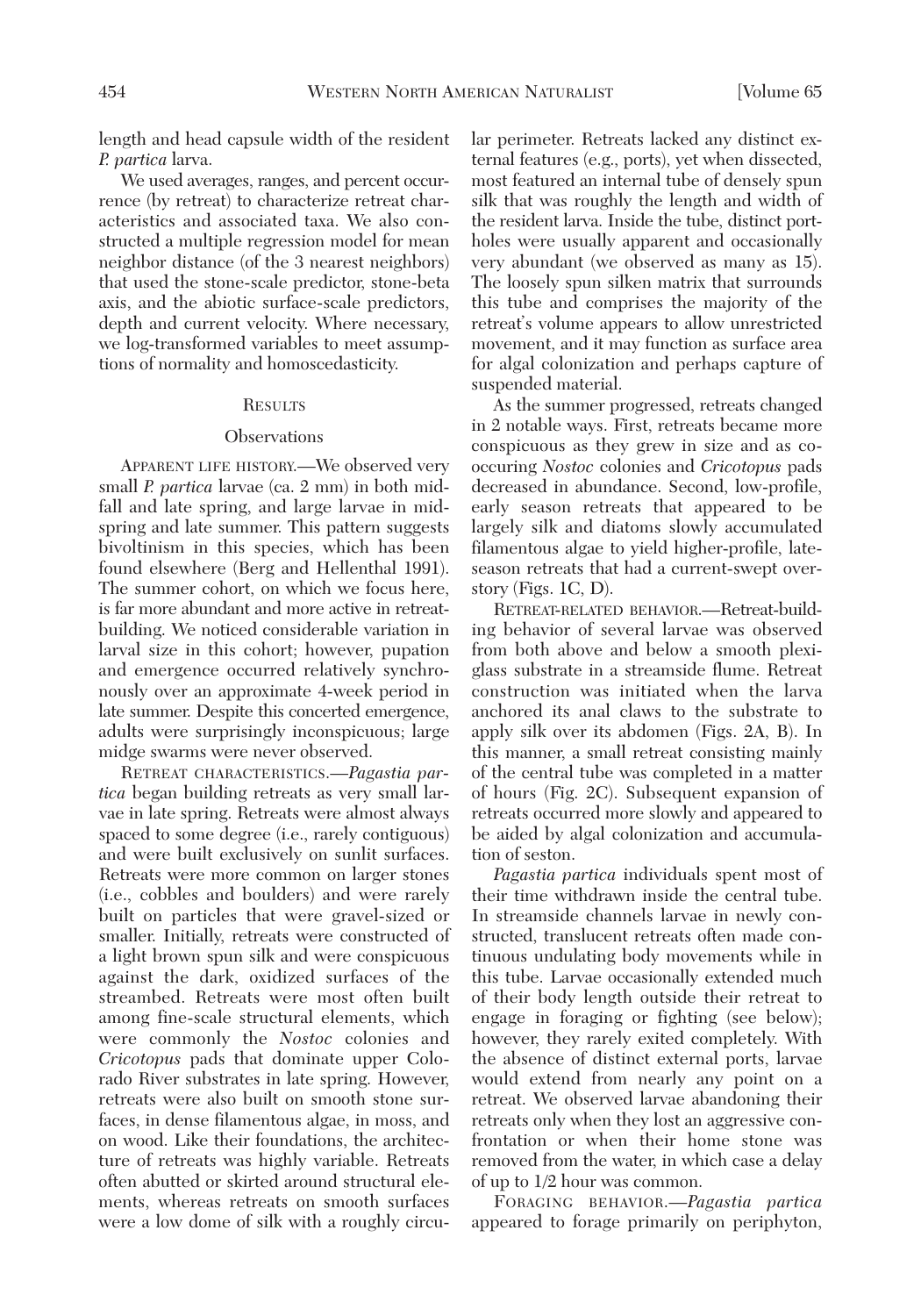

Fig. 2. Larvae initiate retreat construction by applying silk over the abdomen (A and B) and can build a basic retreat in several hours (C).

colonizing both retreats and adjacent stone surfaces. Although retreats themselves usually had distinct boundaries, surrounding foraging areas were not clearly delineated; we saw no visual evidence of foraging grounds or "gardens" observed from some other retreat builders (McAuliffe 1984, Hart 1985). Larvae emerged from their retreats and extended either out to forage from adjacent surfaces (surface foraging) or up to forage from retreat overstory (retreat foraging). Surface foraging appeared to be more extensive (i.e., larvae distributed bites over larger areas), whereas retreat foraging appeared to be more intensive (i.e., larvae concentrated bites in smaller areas). During surface foraging, larvae rarely extended more than half their body length from their retreat; during retreat foraging, larvae rarely extended more than their head. Foraging bouts were both brief (usually <5 seconds) and sporadic.

MOVEMENT BEHAVIOR.—Although larval movement was rarely observed in situ, crawling and drifting behaviors were observed when larvae were introduced to streamside channels. Crawling movement consisted of a larva (1) anchoring a silk line to the substrate with its mouthparts, (2) curling its abdomen to intercept the line with its anal claws, (3) anchoring its anal claws while lunging forward and playing a silk line out from its mouthparts (Fig. 1E), and (4) grasping the substrate with its prolegs and re-anchoring the silk line to the substrate. This protected crawling style effectively prevented larvae from being dislodged from erosional surfaces and resulted in silken trails across substrata, which became more conspicuous as they accumulated seston. Across smooth surfaces (here, bare ceramic tile), larvae moved rapidly (ca. 10–15 cm · minute<sup>-1</sup>) and nearly linearly. On surfaces structured by *Nostoc,* retreats, or filamentous algae, larvae moved slower and in more tortuous paths. When structural elements were encountered, larvae always attempted to burrow into them by lunging in headfirst. Larvae occasionally made deliberate drifting movements by releasing from the substrate and drifting in a fully extended position. In slow currents (<ca. 10 cm ⋅ second–1), drifting behavior often included swimming movements, in which a larva rapidly flexed its abdomen laterally back and forth to propel itself upward in the water column. Movement behavior always ceased when a larva either began building a retreat or overtook another larva's retreat.

INTERACTIVE BEHAVIOR.—*Pagastia partica* larvae were never observed directly interacting with other benthic invertebrates, several of which (baetid and ephemerellid mayflies and lepidostomatid caddisflies) were frequently found adjacent to or on their retreats. However, intraspecific interactions among *P. partica* larvae were frequently observed in streamside channels and occasionally observed in situ. These negative interactions occurred when either (1) two crawling individuals made tactile contact or (2) an individual attempted to enter another's retreat (Fig. 1F). In nearly all of these encounters, both larvae would initially exhibit aggressive behavior, lunging off anchored anal claws and attempting to bite the other's abdomen. These battles were always brief, with one larva quickly leaving the area. Successful bites were evidenced by the recoil behavior of the recipient, but they did not appear to inflict serious injury. In retreat intrusions, successful defenses and successful takeovers seemed equally likely, although larger larvae appeared to be superior fighters.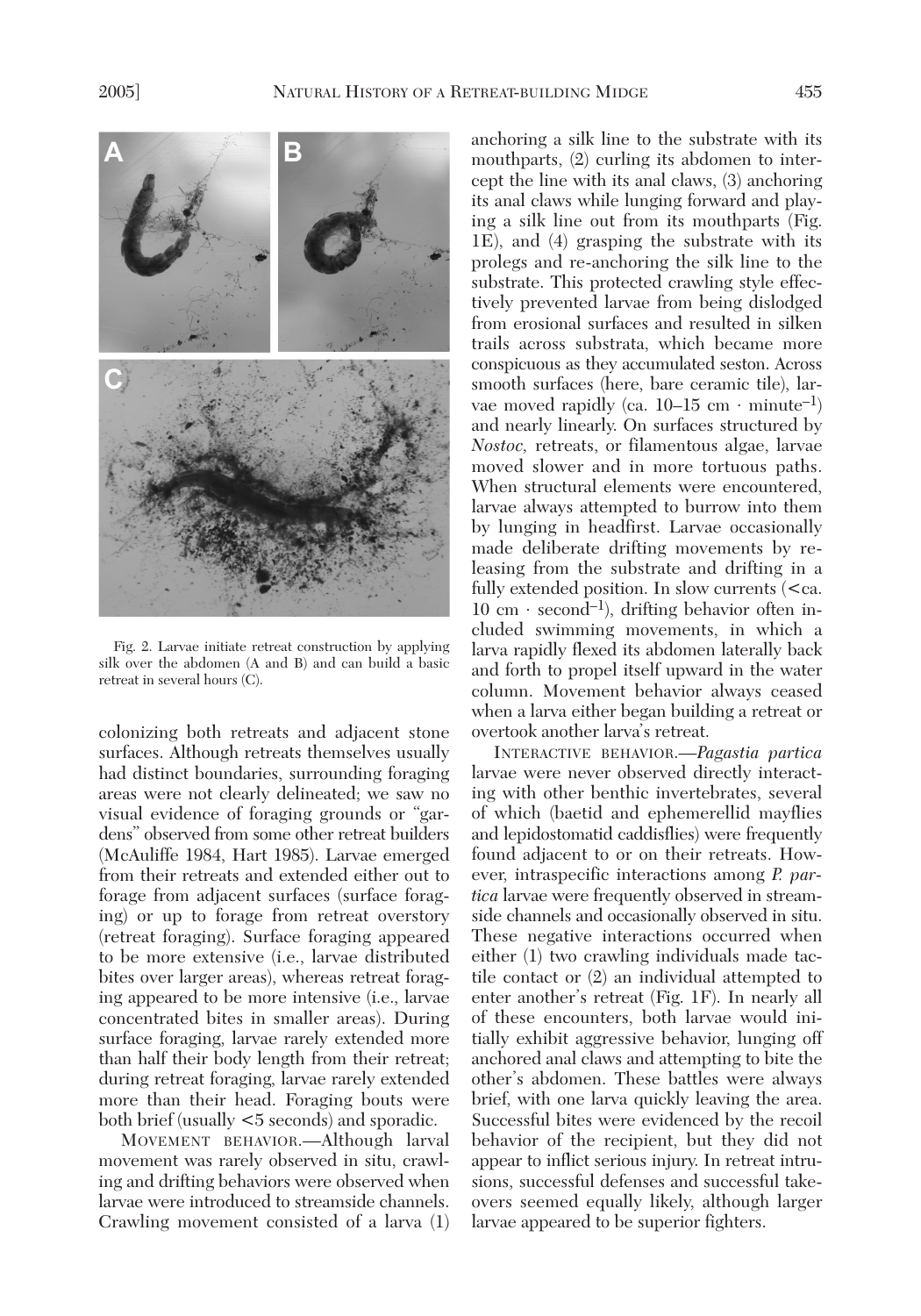| Diet category      | $\%$ occurrence | Mode rank | Description          |
|--------------------|-----------------|-----------|----------------------|
| Blue-green algae   | 100             |           | Predominantly Nostoc |
| Diatoms            | 78              |           | Varied taxa          |
| Detritus           | 78              | ۰,        | Amorphous organic    |
| Filamentous algae  | 51              |           | Varied taxa          |
| Chironomid remains | 15              | 4.5       | Head capsules        |

TABLE 1. *Pagastia partica* diet categories, their percent occurrence across 41 examined guts, their mode (or most frequent) rank within guts, and their description.

TABLE 2. Multiple regression predictors, their standardized regression coefficients, *t*-statistics, and *P*-values in explaining variation in *P. partica* density ( $\sqrt{\text{transformed}}$ );  $R^2 = 0.56$ ,  $n = 47$ .

| Habitat predictors          | Þ        |         |       |
|-----------------------------|----------|---------|-------|
| <b>STONE SCALE</b>          |          |         |       |
| Beta axis length            | $-0.144$ | $-1.06$ | 0.294 |
| <b>SURFACE SCALE</b>        |          |         |       |
| Depth                       | 0.022    | 0.20    | 0.840 |
| Log (current velocity)      | 0.366    | 3.24    | 0.002 |
| Log (fine periphyton wt.)   | 0.929    | 3.51    | 0.001 |
| Log (coarse periphyton wt.) | $-0.217$ | $-0.88$ | 0.383 |

### Trophic Relationships

Of 41 successfully mounted gut contents, all contained blue-green algae, 32 contained diatoms, 32 contained detritus, 21 contained filamentous algae, and 6 contained chironomid remains (see Table 1). Moreover, blue-green algae were most frequently ranked 1st, diatoms 2nd, detritus 3rd, filamentous algae 4th, and chironomid remains split between 4th and 5th.

### Habitat Relationships

*Pagastia partica* larvae were present in 39 of 47 point samples, with an average density of 3.70  $(s_{\bar{x}} = 0.52)$  per 26 cm<sup>2</sup>. Our multiple regression model explained 56% of the variation in *P. partica* density and indicated that pointscale current velocity and fine periphyton weight explained the majority of this variation (Table 2) as positive predictor variables. Stonescale beta axis explained little variation in *P. partica* density, but higher densities did appear to be associated with larger stones. Likewise, depth and coarse periphyton weight were poor predictors of *P. partica* density. However, the poor performance of coarse periphyton weight was, in fact, a statistical artifact of the strong positive correlation between the coarse and fine periphyton fractions. In 2 separate linear regression models explaining *P. partica* density, fine periphyton weight  $(R^2 = 0.44)$  and coarse periphyton weight  $(R^2 = 0.31)$  were both significant positive predictors  $(t = 5.93)$ ,  $P < 0.001$ ;  $t = 4.52$ ,  $P < 0.001$ , respectively).

## Retreats, Their Spacing, and Associated Taxa

Table 3 shows that, architecturally, distinct silk tubes were present in almost half of the sampled retreats, *Nostoc* colonies were always associated with retreats, and cased Trichoptera pupae were occasionally incorporated in retreats. Retreats were not typically located on textural stone features. The mean retreat length and width were 14.7 mm and 9.6 mm, respectively. Of the taxa associated with retreats (summarized in Table 4), Chironomidae (other than the resident *P. partica*) were the most commonly found, being present in all retreats and often in great abundance. Baetidae and Lepidostomatidae were also common, being present on 67% and 38% of retreats, respectively. Oligochaeta were present on 18% of retreats, whereas remaining taxa were all found on less than 10% of the sampled retreats.

Our multiple regression model explained 24% of the variation in mean neighbor distance (Table 5). Current velocity is the only variable that explained a significant amount of variation in mean neighbor distance, indicating that retreats in swifter velocities were more closely spaced.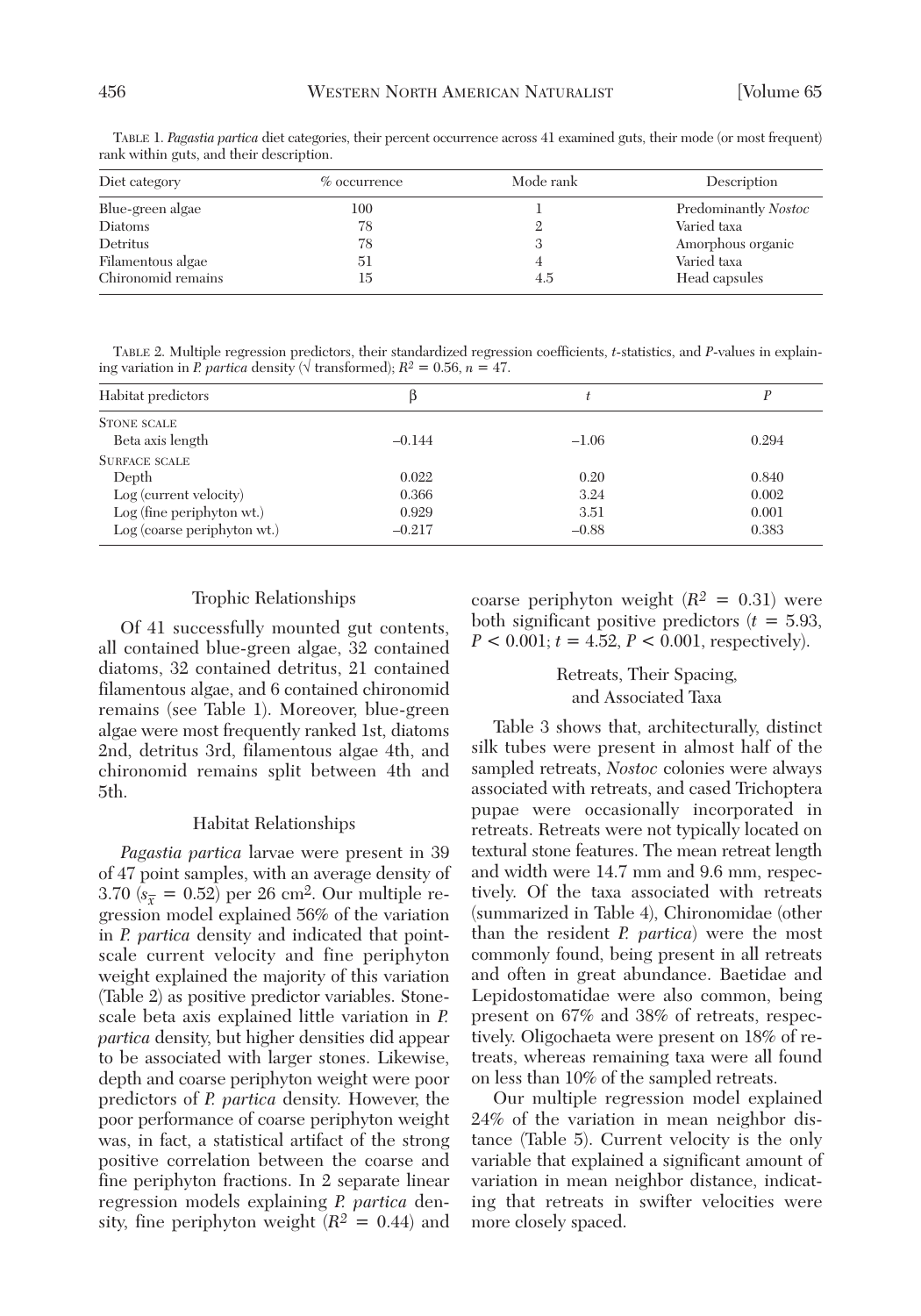*P. partica.*

TABLE 3. Retreat architectural and morphometric components and their respective percent occurrence or mean length (mm) for the 45 sampled retreats.

| Retreat feature                 | $\%$ occurrence<br>(by retreat) | Mean length<br>(range) |
|---------------------------------|---------------------------------|------------------------|
| <b>ARCHITECTURAL COMPONENTS</b> |                                 |                        |
| Silken tube                     | 42                              |                        |
| Nostoc colonies                 | 100                             |                        |
| Cased Trichoptera               |                                 |                        |
| pupae                           | 4                               |                        |
| Stone feature                   | 16                              |                        |
| <b>RETREAT LENGTH</b>           |                                 | $14.8(9 - 22)$         |
| <b>RETREAT WIDTH</b>            |                                 | $9.6(5-19)$            |

### **DISCUSSION**

## Autecology

*Pagastia partica* larvae were widely distributed across the range of sampled benthic habitat, occurring in 83% of the habitat survey samples. This broad distribution suggests extensive dispersal via oviposition or the drift of early instars; crawling appears to be a rare and potentially costly mode of movement. *Pagastia partica* density was also highly variable (ranging from 0 to 16 larvae  $\cdot$  26 cm<sup>-2</sup>). Our multiple regression model accounted for a little more than half of this variation in density, which was best explained at the surface scale by current velocity and periphytic biomass. The swifter currents that passed over surfaces with higher *P. partica* densities likely enhanced local algal production via increased colonization and nutrient delivery rates. This speculated flow enhancement is supported by the higher biomasses of fine periphyton that existed on surfaces with greater *P. partica* densities, which were doubtless elevated further by *P. partica*'s retreat-building activities. Swifter currents also may have passed more oxygen over respiring larvae and perhaps delivered more suspended food particles to retreat surfaces. *Pagastia partica* densities were far less explained by the stone scale of habitat structure, and this suggests that larvae may not respond as directly to this coarser scale of habitat variability.

The spacing of retreats was likewise best explained by surface-scale current velocity. The closer retreat spacing associated with swifter currents illustrates that, along with the larvae, *P. partica* retreats were denser in these microhabitats. Interestingly, the more crowded retreats were often larger (Fig. 3), thus decreasing surface foraging space and increasing

| <b>1.</b> pur vicu.  |              |           |  |  |
|----------------------|--------------|-----------|--|--|
| Associated taxa      | $\%$         | Abundance |  |  |
|                      | occurrence   | range     |  |  |
| <b>TRICHOPTERA</b>   |              |           |  |  |
| Lepidostomatidae     | 38           | $1 - 3$   |  |  |
| Hydropsychidae       | 7            | $1 - 1$   |  |  |
| Brachycentridae      | $\mathbf{2}$ | $l-1$     |  |  |
| <b>EPHEMEROPTERA</b> |              |           |  |  |
| Baetidae             | 67           | $1 - 10$  |  |  |
| Ephemerellidae       | 7            | $1 - 1$   |  |  |
| <b>DIPTERA</b>       |              |           |  |  |
| Chironomidae         | 100          | $2 - 135$ |  |  |
| Tipulidae            | 4            | $1 - 4$   |  |  |
| Empididae            | 4            | $1 - 2$   |  |  |
| Simuliidae           | $\mathbf{2}$ | $1 - 1$   |  |  |
| <b>COLEOPTERA</b>    |              |           |  |  |
| Elmidae              | 7            | $l-1$     |  |  |
| OLIGOCHAETA          | 18           | $1 - 10$  |  |  |
| <b>HYDRACHNIDA</b>   | $\mathbf{2}$ | $1 - 1$   |  |  |
|                      |              |           |  |  |

TABLE 4. Taxa associated with *P. partica* retreats, their percent occurrence across 45 retreats, and their range of abundance per retreat. The Chironomidae do not include

retreat foraging space. This pattern suggests that retreat foraging by *P. partica* may become particularly important on crowded surfaces, and it may be explained by the increased resources delivered by the swifter currents that pass over them (e.g., algal growth resources, suspended food particles). The benefits of retreat foraging, which could include reduced exposure to predators and aggressive conspecific larvae (see Hershey 1987), are further substantiated by the abundance and diversity of other invertebrates found on and in them. Nonetheless, even the most crowded retreats exhibited spacing; the lowest mean neighbor distance measured was 4.3 mm—roughly half the length of larger *P. partica* larvae. Although the ultimate cause of inter-retreat spacing may involve the territorial inclusion of at least some surface grazing space, spacing is likely maintained by the extremely aggressive behavior *P. partica* larvae exhibit toward one another. This behavioral pattern has been observed in other retreat builders (see McAuliffe 1984, Hart 1985, Matczak and Mackay 1990, Wiley and Warren 1992, Keiper and Espeland 2000), and this further influences the surface-scale distribution of *P. partica* in the upper Colorado River.

Although these results reveal some specializations in *P. partica*'s behavior, they also reveal extreme plasticity in its environmental relationships. *Pagastia partica*'s sedentary retreatdwelling behavior is a specialization that has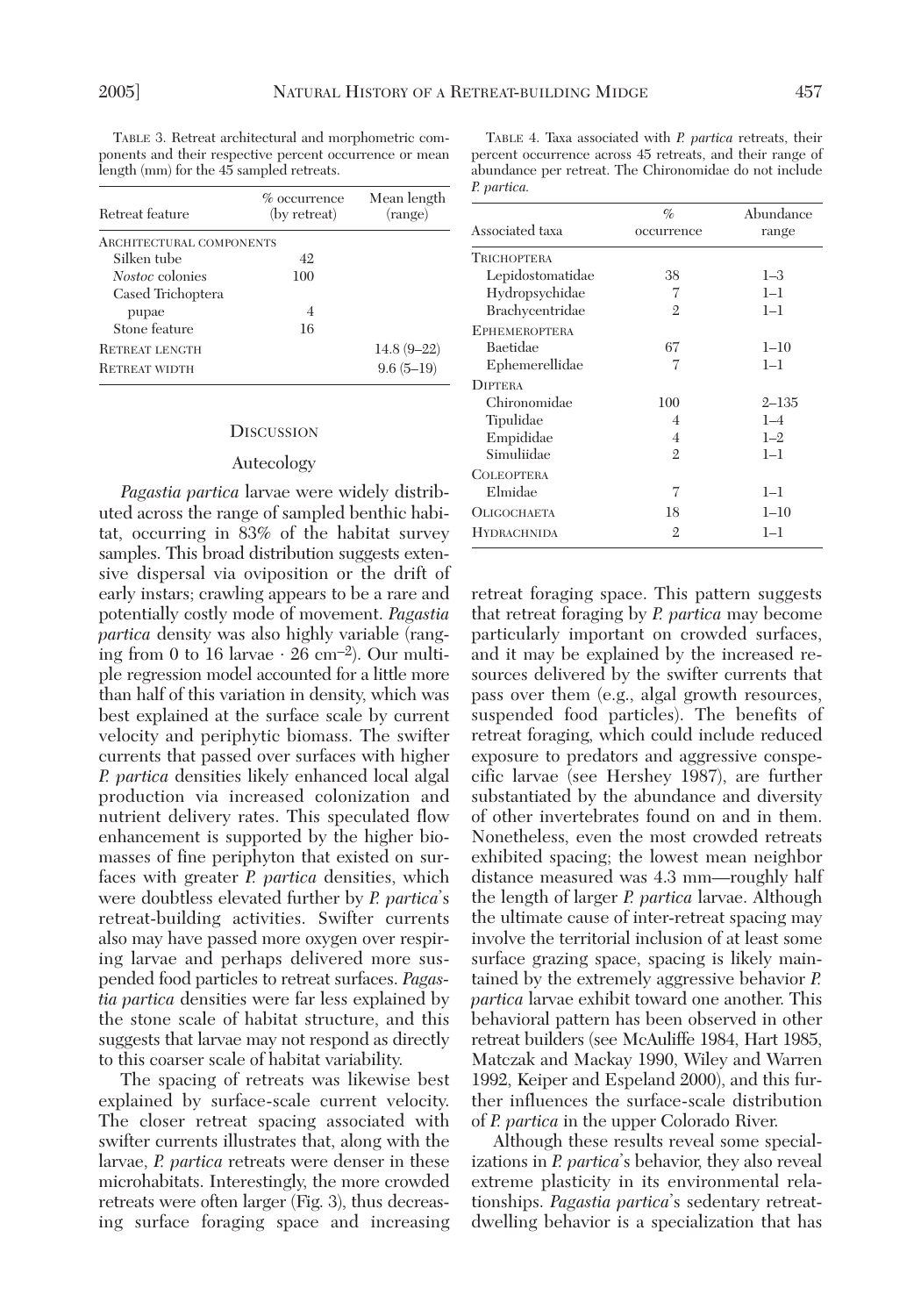| Habitat predictors              |          |         |       |
|---------------------------------|----------|---------|-------|
| <b>STONE SCALE</b><br>Beta axis | $-0.141$ | $-1.02$ | 0.314 |
| <b>SURFACE SCALE</b>            |          |         |       |
| Depth                           | 0.186    | 1.55    | 0.128 |
| Log (current velocity)          | $-0.324$ | $-2.48$ | 0.017 |

TABLE 5. Multiple regression predictors, their standardized regression coefficients, *t*-statistics, and *P*-values in explaining variation in mean neighbor distance ( $\sqrt{\text{transformed}}$ );  $R^2 = 0.24$ ,  $n = 45$ .



Fig. 3. The relationship between mean neighbor distance (of the 3 nearest neighbors) and retreat area (retreat length × retreat width) for *P. partica* retreats.

not been reported in other *Pagastia* species (Oliver and Roussel 1982), and its expansive retreats are distinct from the narrower, tubelike retreats of other chironomids (Pringle 1985, Chaloner and Wotton 1996). Its exclusive use of stable sunlit substrates and the predominance of algae in its diet are indicative of an obligate herbivore, but its high-profile, "sticky" retreat and substantial consumption of detritus suggest it may be a facultative filterer as well as an opportunistic predator (see Pringle 1985). Its density varies along gradients of many benthic habitat components, particularly finescale current and algal conditions, but it generally persists at some density across the length of these gradients. Indeed, *P. partica* occurs on nearly every stable sunlit surface in the studied reach, representing a substantial proportion of benthic biomass (in both the large larvae and their retreats) and forming a more conspicuous component of upper Colorado River benthiscapes.

The remarkable abundance of this retreatbuilder in the studied reach is of interest in itself. We suspect that *P. partica*'s high densi-

ties are actually facilitated by the regulation of this stream. Reduced frequencies and magnitudes of high-flow events have doubtless decreased the movement of large cobble/boulder substrata and the scouring of their surfaces (Rader and Ward 1989). These 2 disturbance mechanisms (scour and stone rolling) can reduce *P. partica* densities by destroying retreats and, perhaps more importantly, removing coarse algal components that aid in retreat building and rebuilding (J. Monroe unpublished data). It is likely that *P. partica* benefits further from increased primary productivity provided by clear, nutrient-enriched waters released from upstream impoundment.

## Synecology

*Pagastia partica*'s influence on the biomass and distribution of stream periphyton has been well demonstrated in other research (Pringle 1985). By providing both increased substrate microstructure and an enriched nutrient source in fecal material, retreats host far more productive and diverse algal communities than do adjacent surfaces (Pringle 1985). In the upper Colorado River, these facilitated algal communities appear to be dominated by diatoms in early summer and filamentous green algae in late summer. By modifying the distribution and composition of periphyton, *P. partica* presumably exerts strong control over the distribution of both food and structural habitat in this strongly autotrophic stream. This critical role is played by numerous retreat-building insects, with consequences for food availability (Pringle 1985, Bergey 1995) and food web dynamics (Power 1990, 1991), and this role may even be assumed by some mobile case-building insects (Poff and Ward 1988).

*Pagastia partica* does not appear to interact behaviorally with other invertebrate species and, based on our in situ observations, certainly not with the larger mobile species often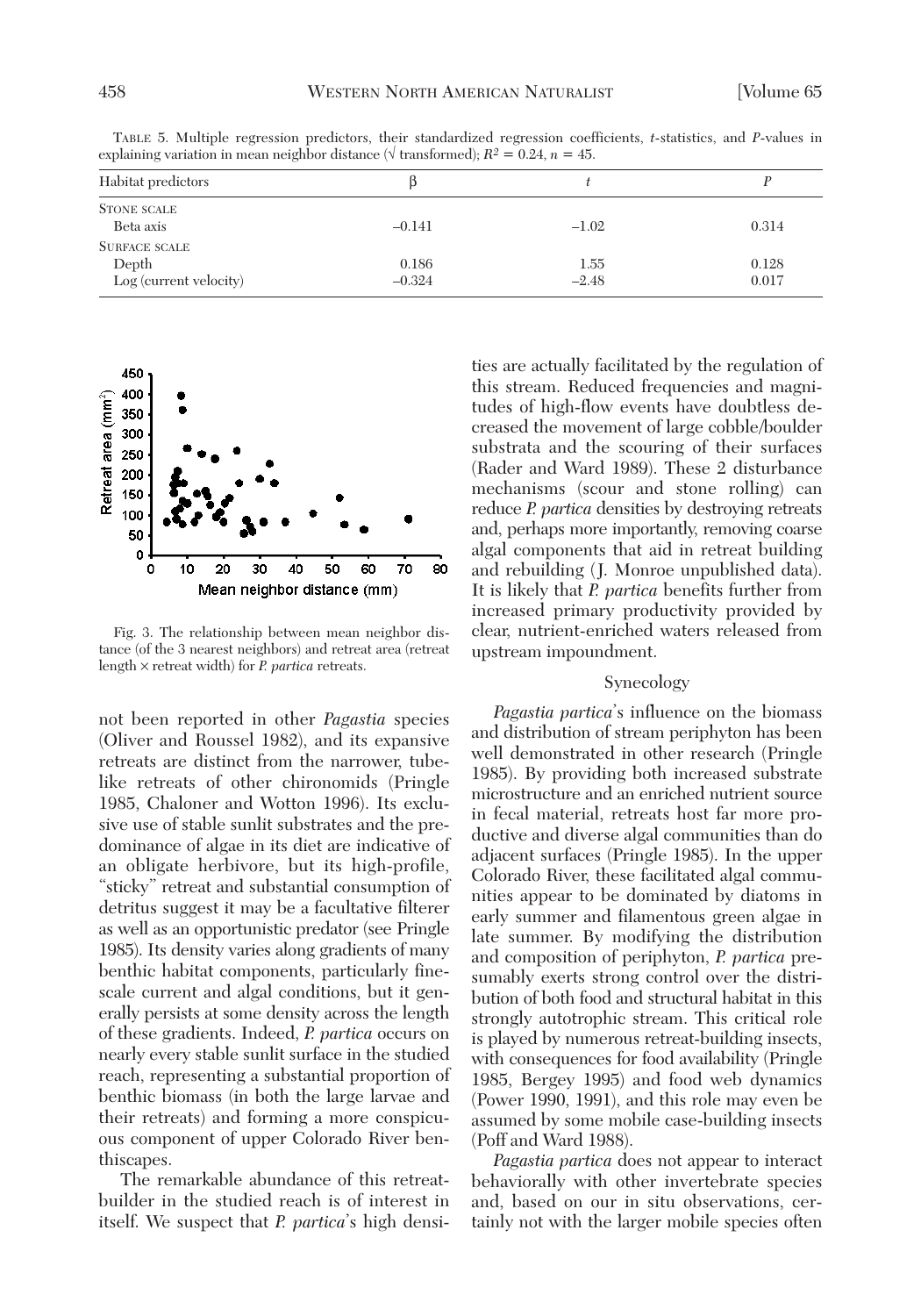occurring on or near retreats. This finding is in contrast to other reports of frequent interspecific behavioral interactions between retreatdwelling insects, including chironomid (Wiley and Warren 1992) and caddisfly larvae (McAuliffe 1984). Through its retreat-building behavior, however, *P. partica* may influence the distribution of many species. Our survey of *P. partica* retreats revealed that numerous organisms dwell on and in them.

Of the larger mobile herbivores in this reach, lepidostomatid caddisflies and baetid mayflies were most frequently found on retreats. These insects, along with ephemerellid mayflies, were also frequently observed immediately adjacent to retreats and most often on the leeward side, where they presumably gained refuge from current and, beneath a trailing algal overstory, from predators (e.g., trout and sculpins). The affinities of lepidostomatids and ephemerellids for retreat-structured surfaces, both of which have been experimentally shown via retreat removals (Monroe 2002), further appeared to involve increased resources (from retreat foraging) and increased clinging stability. Conversely, large physid snails, glossosomatid caddisflies, and heptageniid mayflies, which are all reasonably abundant in this reach, were never found on retreats and rarely found near them. Morphologically, these 3 herbivores exhibit low substrate clearance (e.g., the flat gastropod foot, the flat-bottomed glossosomatid case, and the flattened heptageniid body) that is more suited to moving over smooth stone surfaces (see Olden et al. 2004). Thus, in the context of invertebrate movement and dispersal through benthiscapes, the degree to which a surface is structured by retreats may determine the permeability of that surface for crawling species. Speculatively, even the drifting movements of some taxa could be influenced by high-profile, sticky retreats, which may be more easily intercepted and may cause localized hydraulic deposition zones (see Diamond 1986).

Of the smaller invertebrates associated with retreats, chironomids were by far the most prevalent (reaching abundances of 135 larvae per retreat), although oligochaetes were also abundant (up to 10 per retreat). These smaller organisms are less observable, but the fact that we never observed them on retreats indicates they likely dwell *in* retreats. The loosely spun silk that surrounds the central tube is the most

probable retreat habitat for these organisms and would afford them both a predator refugium and an apparent diversity of food resources (e.g., algae, detritus, fecal material, silk). Our gut content analysis indicated that retreatdwelling chironomids can fall prey to *P. partica;* however, given the abundance of chironomids in retreats, they do not appear to be a preferred food source. Ultimately, the relationship between these associated organisms and *P. partica* remains unresolved: do they compete with their host (e.g., by consuming limiting resources) or facilitate their host (e.g., by increasing algal fertilization)?

Collectively, our observations and measurements have provided strong support for our suspicion that *P. partica* plays an important role in this benthic community. Indeed, our exploration of the ecology of *P. partica* has led us to view this species as a "benthiscape engineer" whose retreats are important structural habitat features for other epilithic invertebrates. The distribution of nearly every benthic invertebrate we have studied in this stream has shown a strong relationship, either positive or negative, with the abundance of *P. partica*'s retreats (Monroe 2002). Indeed, retreats appear to broaden the available space and trophic resources for some organisms (ephemerellids, lepidostomatids, baetids, chironomids) and constrain the available space and resources for others (glossosomatids, physids, heptageniids). Although our results leave the mechanisms for these relationships largely unrevealed, we have given them sufficient speculation to aid not only our continued research, but that of other researchers studying similar systems. Indeed, retreat-building insects, particularly chironomids, are widely distributed in streams and are being increasingly considered in the context of habitat engineering (Chaloner and Wotton 1996).

In describing the characteristics of *P. partica* and its retreats in the upper Colorado River, we have illuminated the role of this species as an important habitat engineer with pervasive ecological influences. We also have demonstrated the utility of considering several scales when studying hierarchical systems, particularly those fine scales wherein benthic invertebrates influence each other most directly (McAuliffe 1984). Finally, we hope to have promoted the combined use of both observation and measurement in studying poorly known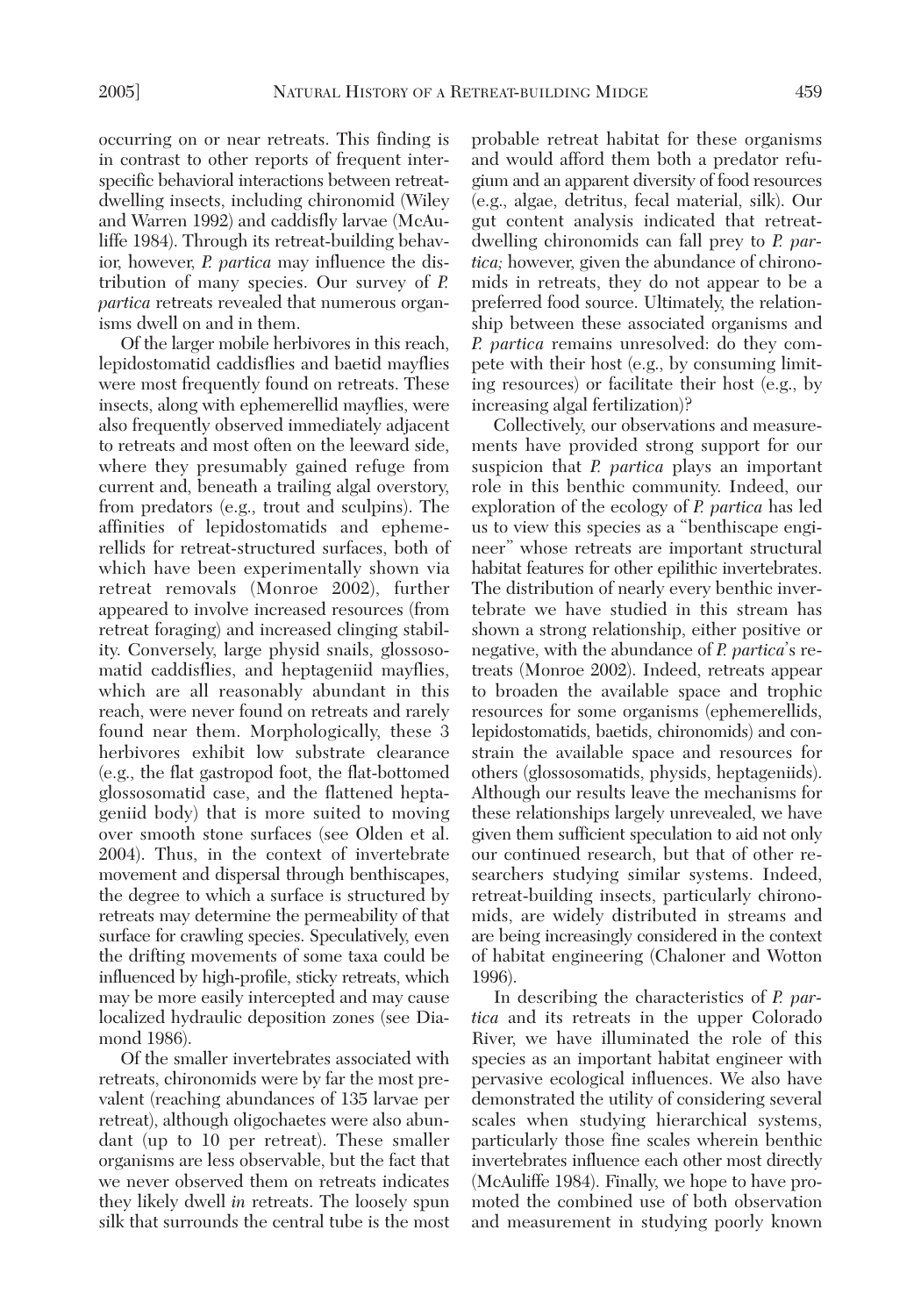organisms (see Polis et al. 1998, Power et al. 1998, Applegate 1999), wherein observations serve to both guide measurements and aid their interpretation.

### ACKNOWLEDGMENTS

This research was supported by National Science Foundation DEB grant 9806504. Further support for JBM was provided by Edward and Phyllis Reed, and RAT received support from an NSF Research Experience for Undergraduates grant administered by the Colorado State University Water Center. We thank Julian Olden, Aaron Hoffman, Todd Wellnitz, and Kendra Brewer for field and laboratory assistance, as well as Boris Kondratieff and Rich Durfee for taxonomic assistance. Site access was permitted by the Mirr and Tillotson families of Granby, Colorado. This manuscript was improved by suggestions from Julian Olden and 2 anonymous reviewers.

## LITERATURE CITED

- APHA (AMERICAN PUBLIC HEALTH ASSOCIATION). 1992. Standard methods for the examination of water and wastewater. 18th edition. Washington, DC.
- APPLEGATE, R.D. 1999. Diversity and natural history observation in ecology. Oikos 87:587–588.
- BERG, M.B., AND R.A. HELLENTHAL. 1991. Secondary production of Chironomidae (Diptera) in a north temperate stream. Freshwater Biology 25:497–505.
- BERGEY, E.A. 1995. Local effects of a sedentary grazer on stream algae. Freshwater Biology 33:401–409.
- BROCK, E.M. 1960. Mutualism between the midge *Cricotopus* and the alga *Nostoc.* Ecology 41:474–483.
- CARDINALE, B.J., E.R. GELMANN, AND M.A. PALMER. 2004. Net spinning caddisflies as stream ecosystem engineers: the influence of *Hydropsyche* on benthic substrate stability. Functional Ecology 18:381–387
- CHALONER, D.T., AND R.S. WOTTON. 1996. Tube building by larvae of three species of midge (Diptera: Chironomidae). Journal of the North American Benthological Society 15:300–307.
- DIAMOND, J.M. 1986. Effects of larval retreats of the caddisfly *Cheumatopsyche* on macroinvertebrate colonization in Piedmont, USA streams. Oikos 47:13–18.
- FLECKER, A.S. 1997. Habitat modification by tropical fishes: environmental heterogeneity and the variability of interaction strength. Journal of the North American Benthological Society 16:286–295.
- HART, D.D. 1985. Causes and consequences of territoriality in a grazing stream insect. Ecology 66:404–414.
- HERSHEY, A.E. 1987. Tubes and foraging behavior in larval Chironomidae: implications for predator avoidance. Oecologia 73:236–241.
- KEIPER, J.B., AND E.M. ESPELAND. 2000. Spatial distribution and larval behavior of *Glyptotendipes lobiferus* (Diptera: Chironomidae). Hydrobiologia 427:129–133.
- LAWTON, J.H., AND C.G. JONES. 1995. Linking species and ecosystems: organisms as ecosystem engineers. Pages 141–150 *in* C.G. Jones and J.H. Lawton, editors, Linking species and ecosystems. Chapman and Hall, London.
- MATCZAK, T.Z., AND R.J. MACKAY. 1990. Territoriality in filter-feeding caddisfly larvae: laboratory experiments. Journal of the North American Benthological Society 9:26–34.
- MCAULIFFE, J.R. 1984. Competition for space, disturbance, and the structure of a benthic stream community. Ecology 65:894–908.
- MONROE, J.B. 2002. Scales and sources of habitat structure shaping grazer distributions in the upper Colorado River. Master's thesis, Colorado State University, Fort Collins.
- NAIMAN, R.J., C.A. JOHNSTON, AND J.C. KELLY. 1988. Alteration of North American streams by beaver. Bioscience 38:753–762.
- OLDEN, J.D., A.L. HOFFMAN, J.B. MONROE, AND N.L. POFF. 2004. Movement behaviour and dynamics of an aquatic insect in a stream benthic landscape. Canadian Journal of Zoology 82:1135–1146
- OLIVER, D.R. 1971. Life history of the Chironomidae. Annual Review of Entomology 16:211–230.
- OLIVER, D.R., AND M.E. ROUSSEL. 1982. The larvae of *Pagastia* Oliver (Diptera: Chironomidae) with descriptions of three Nearctic species. Canadian Entomologist 114:849–854.
- PINDER, L.C.V. 1986. Biology of freshwater Chironomidae. Annual Review of Entomology 31:1–23.
- POFF, N.L., AND J.V. WARD. 1988. Use of occupied *Glossosoma verdona* (Trichoptera: Glossosomatidae) cases by early instars of *Baetis* spp. (Ephemeroptera: Baetidae) in a Rocky Mountain stream. Entomological News 99:97–101.
- POFF, N.L., T.A. WELLNITZ, AND J.B. MONROE. 2003. Redundancy among three herbivorous insects across an experimental current velocity gradient. Oecologia 134:262–269.
- POLIS, G.A., D.H. WISE, S.D. HURD, F. SANCHEZ–PINERO, J.D. WAGNER, C.T. JACKSON, AND J.D. BARNES. 1998. The interplay between natural history and field experimentation. *In:* W.J. Resetarits and J. Bernardo, editors, Experimental ecology: issues and perspectives. Oxford University Press, Oxford, UK.
- POWER, M.E. 1990. Effects of fish in river food webs. Science 250:811–814.
- \_\_\_\_\_\_. 1991. Shifts in the effects of tuft-weaving midges on filamentous algae. American Midland Naturalist 125:275–285.
- POWER, M.E., W.E. DIETRICH, AND K.O. SULLIVAN. 1998. Experimentation, observation, and inference in river and watershed investigations. *In:* W.J. Resetarits and J. Bernardo, editors, Experimental ecology: issues and perspectives. Oxford University Press, Oxford, UK.
- POWER, M.E., D. TILMAN, J.A. ESTES, B.A. MENGE, W.J. BOND, L.S. MILLS, G. DAILY, ET AL. 1996. Challenges in the quest for keystones. BioScience 46:609–620.
- PRINGLE, C.M. 1985. Effects of chironomid (Insecta: Diptera) tube-building activities on stream diatom communities. Journal of Phycology 21:185–194.
- PRINGLE, C.M., R.J. NAIMAN, G. BRETSCHKO, J.R. KARR, M.W. OSWOOD, J.R. WEBSTER, R.L. WELCOMME, AND M.J. WINTERBOURNE. 1988. Patch dynamics in lotic ecosystems: the stream as a mosaic. Journal of the North American Benthological Society 7:503–524.